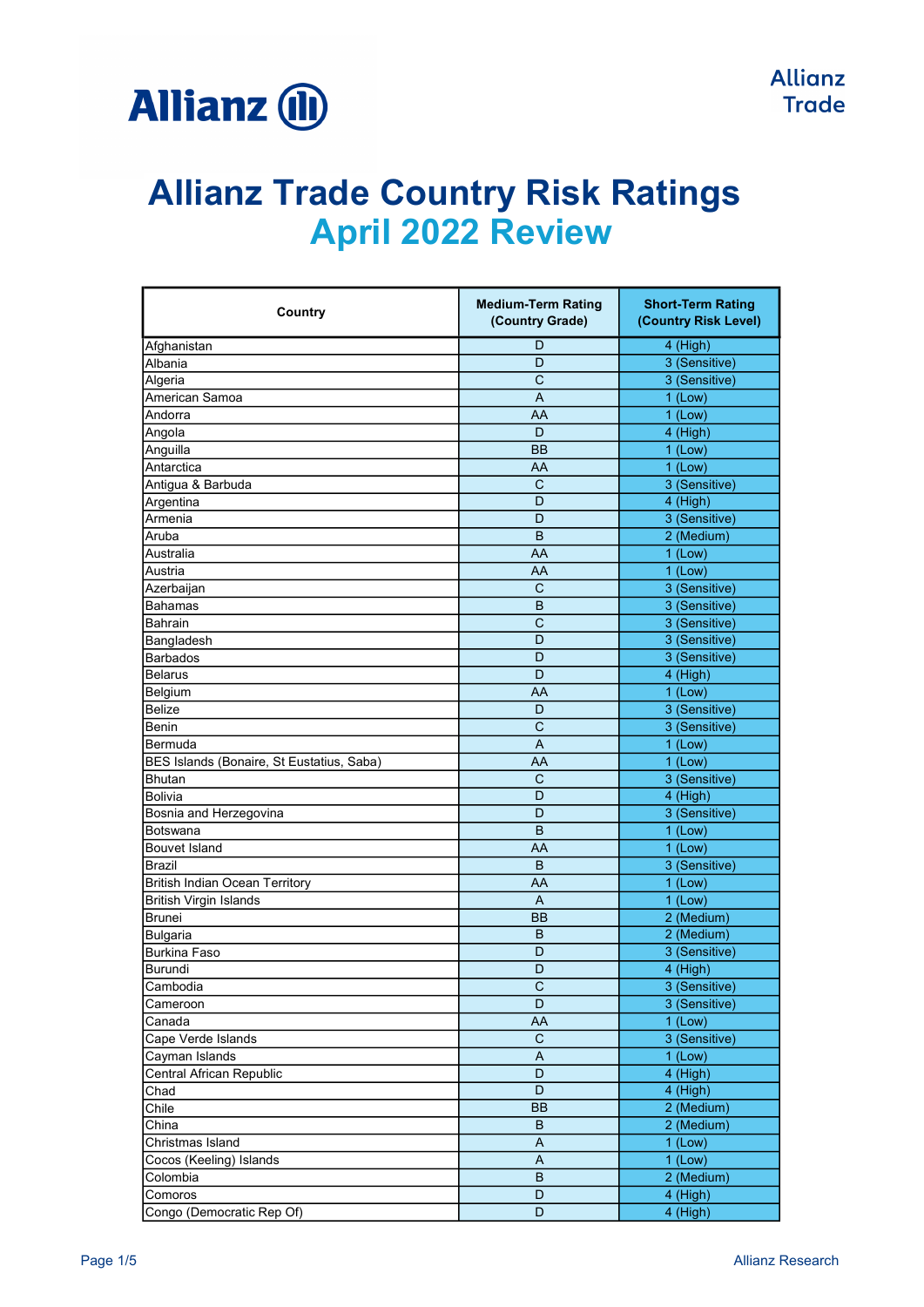

| Country                    | <b>Medium-Term Rating</b><br>(Country Grade) | <b>Short-Term Rating</b><br>(Country Risk Level) |
|----------------------------|----------------------------------------------|--------------------------------------------------|
| Congo (People's Rep Of)    | D                                            | 4 (High)                                         |
| Cook Islands               | $\mathsf{C}$                                 | 3 (Sensitive)                                    |
| Costa Rica                 | B                                            | 3 (Sensitive)                                    |
| Côte d'Ivoire              | $\mathsf{C}$                                 | 2 (Medium)                                       |
| Croatia                    | B                                            | 2 (Medium)                                       |
| Cuba                       | D                                            | 4 (High)                                         |
| Curacao                    | C                                            | 3 (Sensitive)                                    |
| Cyprus                     | B                                            | 2 (Medium)                                       |
| Czech Republic             | $\overline{A}$                               | 2 (Medium)                                       |
| Denmark                    | AA                                           | $1$ (Low)                                        |
| Djibouti                   | $\mathsf{C}$                                 | 3 (Sensitive)                                    |
| Dominica                   | C                                            | 3 (Sensitive)                                    |
| Dominican Republic         | B                                            | 2 (Medium)                                       |
| Ecuador                    | C                                            | 4 (High)                                         |
| Egypt                      | C                                            | 2 (Medium)                                       |
| El Salvador                | B                                            | 2 (Medium)                                       |
| <b>Equatorial Guinea</b>   | D                                            | 4 (High)                                         |
| Eritrea                    | D                                            | 4 (High)                                         |
| Estonia                    | AA                                           | $1$ (Low)                                        |
| Eswatini                   | $\mathsf{C}$                                 | 4 (High)                                         |
| Ethiopia                   | D                                            | 4 (High)                                         |
| <b>Falkland Islands</b>    | A                                            | $1$ (Low)                                        |
| Faroe Islands              | A                                            | $1$ (Low)                                        |
| Fiji                       | D                                            | 4 (High)                                         |
| Finland                    | AA                                           | $1$ (Low)                                        |
| France                     | AA                                           | $1$ (Low)                                        |
| <b>French Guiana</b>       | AA                                           | $1$ (Low)                                        |
| French Polynesia           | <b>BB</b>                                    | $1$ (Low)                                        |
| French Southern Territory  | AA                                           | $1$ (Low)                                        |
| Gabon                      | D                                            | 3 (Sensitive)                                    |
| Gambia                     | D                                            | 3 (Sensitive)                                    |
| Georgia                    | D                                            | 4 (High)                                         |
| Germany                    | AA                                           | $1$ (Low)                                        |
| Ghana                      | C                                            | 3 (Sensitive)                                    |
| Gibraltar                  | A                                            | $1$ (Low)                                        |
| Greece                     | B                                            | 2 (Medium)                                       |
| Greenland                  | A                                            | $1$ (Low)                                        |
| Grenada                    | C                                            | 3 (Sensitive)                                    |
| Guadeloupe                 | AA                                           | $1$ (Low)                                        |
| Guam                       | A                                            | $1$ (Low)                                        |
| Guatemala                  | $\sf B$                                      | 2 (Medium)                                       |
| Guinea (Rep Of)            | D                                            | 4 (High)                                         |
| Guinea Bissau              | D                                            | 4 (High)                                         |
| Guyana                     | C                                            | 3 (Sensitive)                                    |
| Haiti                      | D                                            | 4 (High)                                         |
| Heard and McDonald Islands | AA                                           | $1$ (Low)                                        |
| Honduras                   | $\mathbf C$                                  | 2 (Medium)                                       |
| Hong Kong                  | BB                                           | 2 (Medium)                                       |
| Hungary                    | B                                            | 3 (Sensitive)                                    |
| Iceland                    | B                                            | 2 (Medium)                                       |
| India                      | $\sf B$                                      | 2 (Medium)                                       |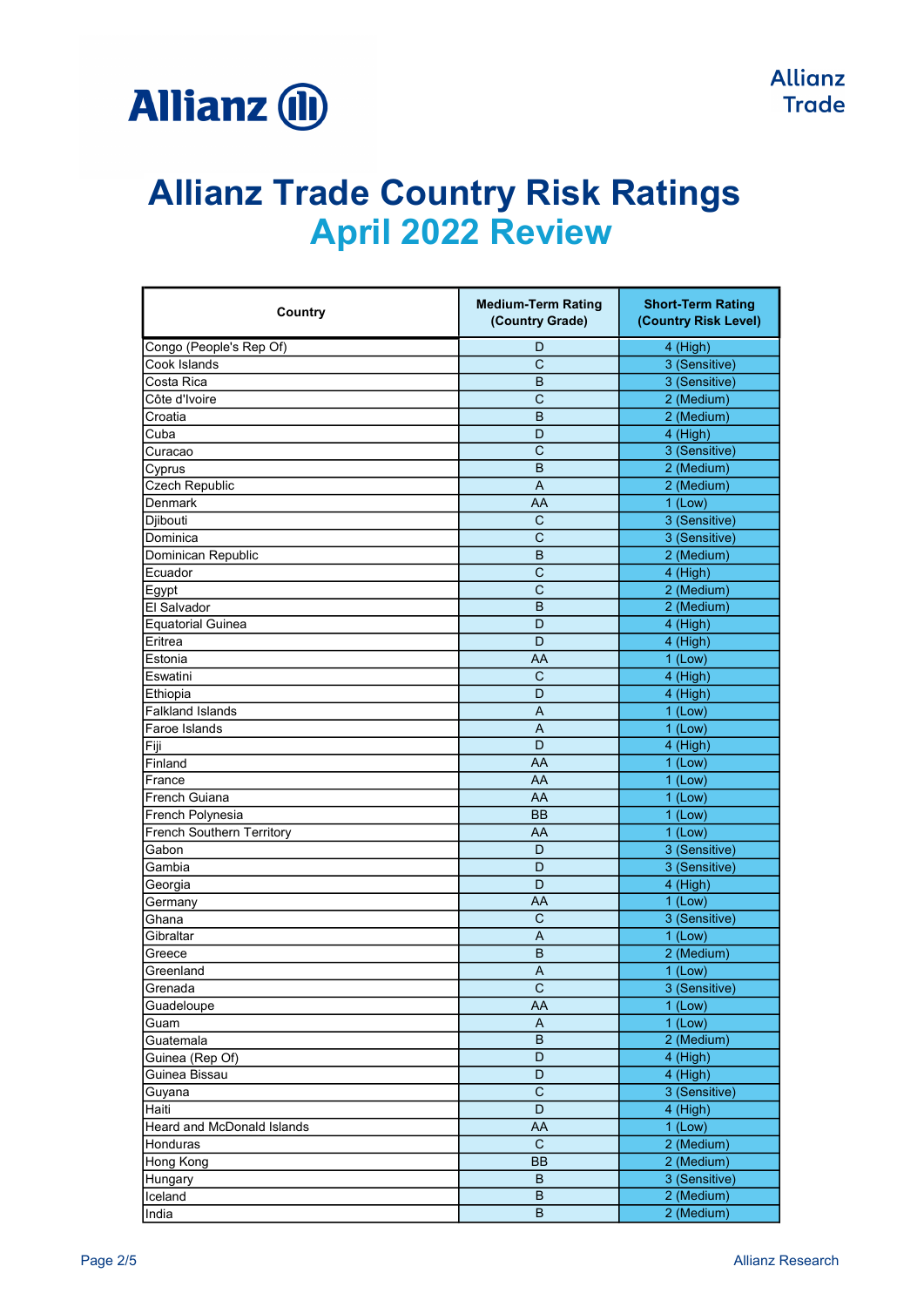

| Country                 | <b>Medium-Term Rating</b><br>(Country Grade) | <b>Short-Term Rating</b><br>(Country Risk Level) |
|-------------------------|----------------------------------------------|--------------------------------------------------|
| Indonesia               | B                                            | 2 (Medium)                                       |
| Iran                    | D                                            | 4 (High)                                         |
| Iraq                    | D                                            | 4 (High)                                         |
| Ireland                 | AA                                           | $1$ (Low)                                        |
| Israel                  | BB                                           | $1$ (Low)                                        |
| Italy                   | A                                            | 2 (Medium)                                       |
| Jamaica                 | C                                            | 2 (Medium)                                       |
| Japan                   | Α                                            | $1$ (Low)                                        |
| Jordan                  | C                                            | 3 (Sensitive)                                    |
| Kazakhstan              | $\overline{C}$                               | 4 (High)                                         |
| Kenya                   | $\mathsf{C}$                                 | 3 (Sensitive)                                    |
| Kiribati                | $\mathsf{C}$                                 | 3 (Sensitive)                                    |
| Kuwait                  | B                                            | $1$ (Low)                                        |
| Kyrgyzstan              | D                                            | 4 (High)                                         |
| Laos                    | D                                            | 4 (High)                                         |
| Latvia                  | A                                            | $1$ (Low)                                        |
| Lebanon                 | D                                            | 4 (High)                                         |
| Lesotho                 | $\mathsf{C}$                                 | 3 (Sensitive)                                    |
| ILiberia                | D                                            | 4 (High)                                         |
| Libya                   | D                                            | 4 (High)                                         |
| Liechtenstein           | AA                                           | $1$ (Low)                                        |
| Lithuania               | A                                            | $1$ (Low)                                        |
| Luxembourg              | AA                                           | $1$ (Low)                                        |
| Macao                   | <b>BB</b>                                    | 2 (Medium)                                       |
| Madagascar              | D                                            | 3 (Sensitive)                                    |
| Malawi                  | D                                            | 3 (Sensitive)                                    |
| Malaysia                | <b>BB</b>                                    | 2 (Medium)                                       |
| Maldives                | $\mathsf{C}$                                 | 3 (Sensitive)                                    |
| Mali                    | D                                            | 4 (High)                                         |
| Malta                   | A                                            | $1$ (Low)                                        |
| <b>Marshall Islands</b> | D                                            | 4 (High)                                         |
| Martinique              | AA                                           | $1$ (Low)                                        |
| İMauritania             | D                                            | 4 (High)                                         |
| Mauritius               | <b>BB</b>                                    | 2 (Medium)                                       |
| Mayotte                 | A                                            | $1$ (Low)                                        |
| Mexico                  | <b>BB</b>                                    | 2 (Medium)                                       |
| Micronesia              | C                                            | 3 (Sensitive)                                    |
| Moldova                 | D                                            | 4 (High)                                         |
| Monaco                  | AA                                           | $1$ (Low)                                        |
| Mongolia                | D                                            | 3 (Sensitive)                                    |
| Montenegro              | D                                            | 4 (High)                                         |
| Montserrat              | BB                                           | $1$ (Low)                                        |
| Morocco                 | B                                            | 3 (Sensitive)                                    |
| Mozambique              | D                                            | 4 (High)                                         |
| Myanmar (Burma)         | D                                            | 4 (High)                                         |
| Namibia                 | $\mathsf C$                                  | 3 (Sensitive)                                    |
| Nauru                   | D                                            | 4 (High)                                         |
| Nepal                   | D                                            | 4 (High)                                         |
| Netherlands             | AA                                           | $1$ (Low)                                        |
| New Caledonia           | $\mathsf{A}$                                 | $1$ (Low)                                        |
| New Zealand             | AA                                           | $1$ (Low)                                        |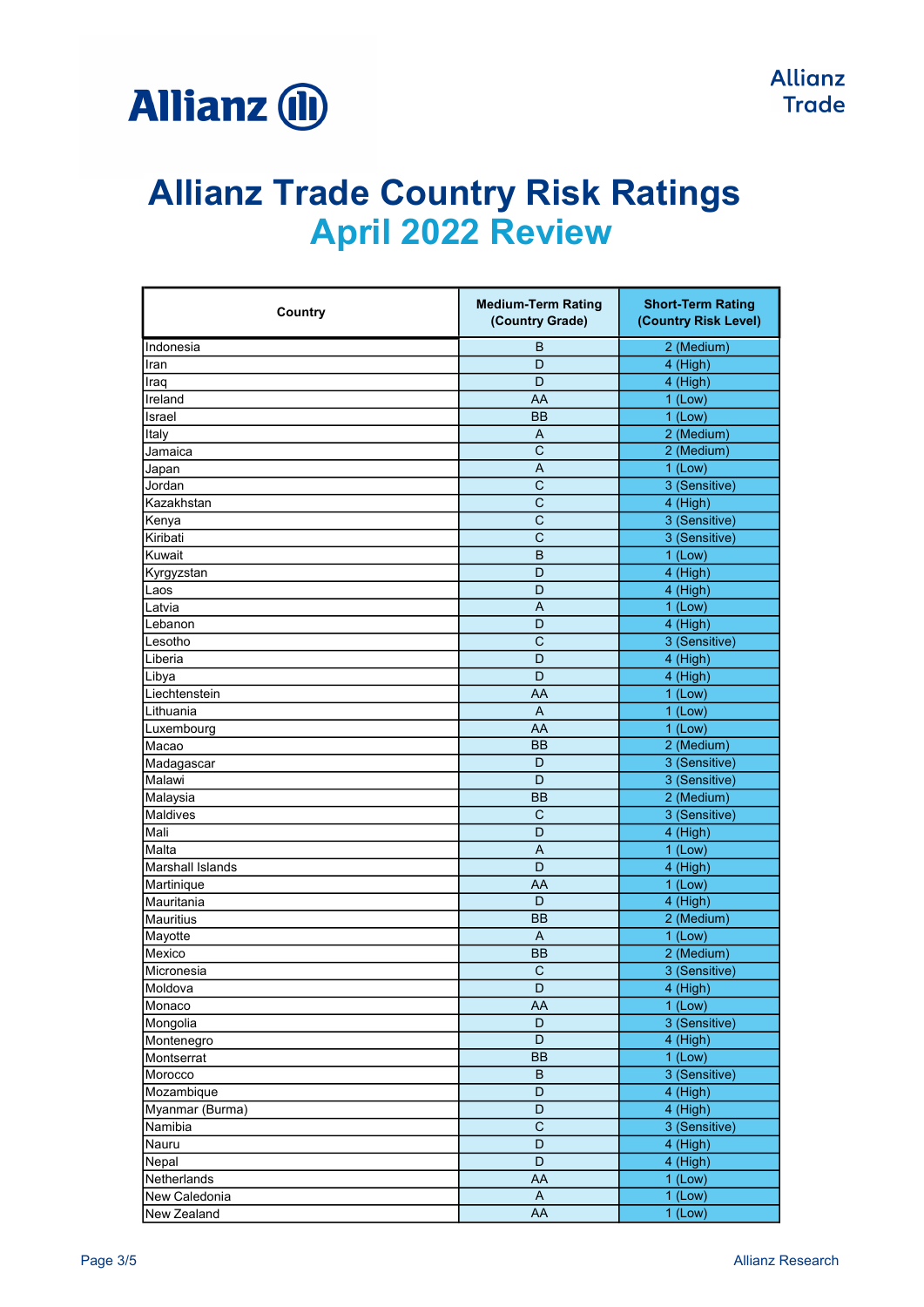

| Country                        | <b>Medium-Term Rating</b><br>(Country Grade) | <b>Short-Term Rating</b><br>(Country Risk Level) |
|--------------------------------|----------------------------------------------|--------------------------------------------------|
| Nicaragua                      | D                                            | 4 (High)                                         |
| Niger                          | D                                            | 4 (High)                                         |
| Nigeria                        | D                                            | 3 (Sensitive)                                    |
| Niue                           | B                                            | 2 (Medium)                                       |
| Norfolk Island                 | $\overline{A}$                               | $1$ (Low)                                        |
| North Korea                    | D                                            | 4 (High)                                         |
| North Macedonia                | C                                            | 2 (Medium)                                       |
| Northern Mariana Islands       | A                                            | $1$ (Low)                                        |
| Norway                         | AA                                           | $1$ (Low)                                        |
| Oman                           | $\mathsf{C}$                                 | 3 (Sensitive)                                    |
| Pakistan                       | D                                            | 4 (High)                                         |
| Palau                          | C                                            | 3 (Sensitive)                                    |
| Panama                         | <b>BB</b>                                    | 2 (Medium)                                       |
| Papua New Guinea               | D                                            | 4 (High)                                         |
| Paraguay                       | B                                            | 2 (Medium)                                       |
| Peru                           | B                                            | 2 (Medium)                                       |
| Philippines                    | B                                            | 2 (Medium)                                       |
| <b>Pitcairn Islands</b>        | $\overline{A}$                               | $1$ (Low)                                        |
| Poland                         | <b>BB</b>                                    | 2 (Medium)                                       |
| Portugal                       | <b>BB</b>                                    | $1$ (Low)                                        |
| Puerto Rico                    | BB                                           | 3 (Sensitive)                                    |
| Qatar                          | B                                            | $1$ (Low)                                        |
| Reunion                        | AA                                           | $1$ (Low)                                        |
| Romania                        | B                                            | 3 (Sensitive)                                    |
| Russia                         | D                                            | 4 (High)                                         |
| Rwanda                         | B                                            | $1$ (Low)                                        |
| Samoa                          | $\mathsf{C}$                                 | 3 (Sensitive)                                    |
| San Marino                     | A                                            | 2 (Medium)                                       |
| Sao Tome & Principe            | $\mathsf{C}$                                 | 3 (Sensitive)                                    |
| Saudi Arabia                   | B                                            | $1$ (Low)                                        |
| Senegal                        | $\overline{C}$                               | 2 (Medium)                                       |
| Serbia                         | B                                            | 2 (Medium)                                       |
| Seychelles                     | D                                            | 3 (Sensitive)                                    |
| Sierra Leone                   | D                                            | 4 (High)                                         |
| Singapore                      | AA                                           | $1$ (Low)                                        |
| Slovakia                       | A                                            | $1$ (Low)                                        |
| Slovenia                       | BB                                           | 2 (Medium)                                       |
| Solomon Islands                | D                                            | 4 (High)                                         |
| Somalia                        | D                                            | 4 (High)                                         |
| South Africa                   | $\mathbf C$                                  | 3 (Sensitive)                                    |
| South Georgia/Sandwich Islands | AA                                           | $1$ (Low)                                        |
| South Korea                    | A                                            | $1$ (Low)                                        |
| South Sudan                    | D                                            | 4 (High)                                         |
| Spain                          | A                                            | $1$ (Low)                                        |
| Sri Lanka                      | D                                            | 4 (High)                                         |
| St Helena                      | $\boldsymbol{\mathsf{A}}$                    | $1$ (Low)                                        |
| St. Kitts & Nevis              | $\overline{\text{c}}$                        | 3 (Sensitive)                                    |
| St. Lucia                      | $\mathbf C$                                  | 3 (Sensitive)                                    |
| St. Maarten                    | $\mathbf C$                                  | 3 (Sensitive)                                    |
| St. Pierre Et Miquelon         | A                                            | $1$ (Low)                                        |
| St. Vincent & The Grenadines   | $\mathsf C$                                  | 3 (Sensitive)                                    |